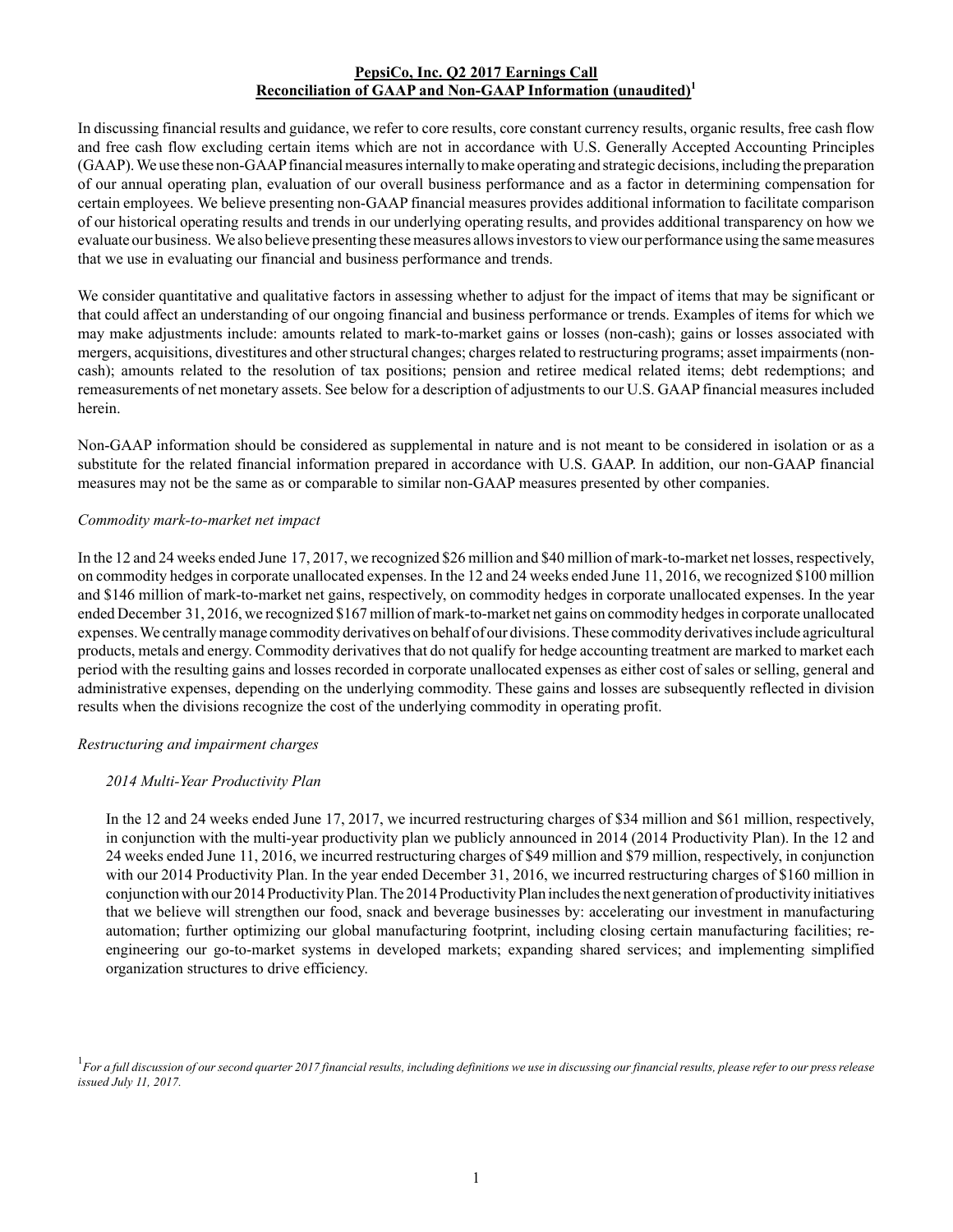### *Charge related to the transaction with Tingyi (Cayman Islands) Holding Corp. (Tingyi)*

In the year ended December 31,2016, we recorded a pre- and after-tax impairment charge of \$373 million to reduce the value of our 5% indirect equity interest in Tingyi-Asahi Beverages Holding Co. Ltd. to its estimated fair value.

### *Charge related to debt redemption*

In the year ended December 31, 2016, we paid \$2.5 billion to redeem all of our outstanding 7.900% senior notes due 2018 and 5.125% senior notes due 2019 for the principal amounts of \$1.5 billion and \$750 million, respectively, and terminated certain interest rate swaps. As a result, we recorded a pre-tax charge of \$233 million to interest expense, primarily representing the premium paid in accordance with the "make-whole" redemption provisions.

### *Pension-related settlement*

In the year ended December 31, 2016, we recorded a pre-tax pension settlement charge of \$242 million related to the purchase of a group annuity contract.

#### *Free cash flow excluding certain items*

Free cash flow excluding certain items is an important measure used to monitor our cash flow performance. We believe this non-GAAP measure provides investors additional useful information when evaluating our cash from operating activities. Adjustments to get to free cash flow excluding certain items include: discretionary pension contributions, payments related to restructuring charges, and the tax impacts associated with each of these items, as applicable.

#### *2017 guidance*

Our 2017 core tax rate guidance and our 2017 core constant currency earnings per share (EPS) growth guidance exclude the commodity mark-to-market net impact included in corporate unallocated expenses and restructuring and impairment charges. Our 2017 core constant currency EPS growth guidance also excludes the impact of foreign exchange translation. Our 2017 organic revenue growth guidance excludes the impact of acquisitions, divestitures and other structural changes and foreign exchange translation. Our 2017 organic revenue growth guidance also excludes the impact of a  $53<sup>rd</sup>$  reporting week in 2016. We are not able to reconcile our full year projected 2017 core tax rate to our full year projected 2017 reported tax rate and our full year projected 2017 core constant currency EPS growth to our full year projected 2017 reported EPS growth because we are unable to predict the 2017 impact of foreign exchange or the mark-to-market net impact on commodity hedges due to the unpredictability of future changes in foreign exchange rates and commodity prices. We are also unable to reconcile our full year projected 2017 organic revenue growth to our full year projected 2017 reported net revenue growth because we are unable to predict the 2017 impact of foreign exchange due to the unpredictability of future changes in foreign exchange rates and because we are unable to predict the occurrence or impact of any acquisitions, divestitures or other structural changes. Therefore, we are unable to provide a reconciliation of these measures.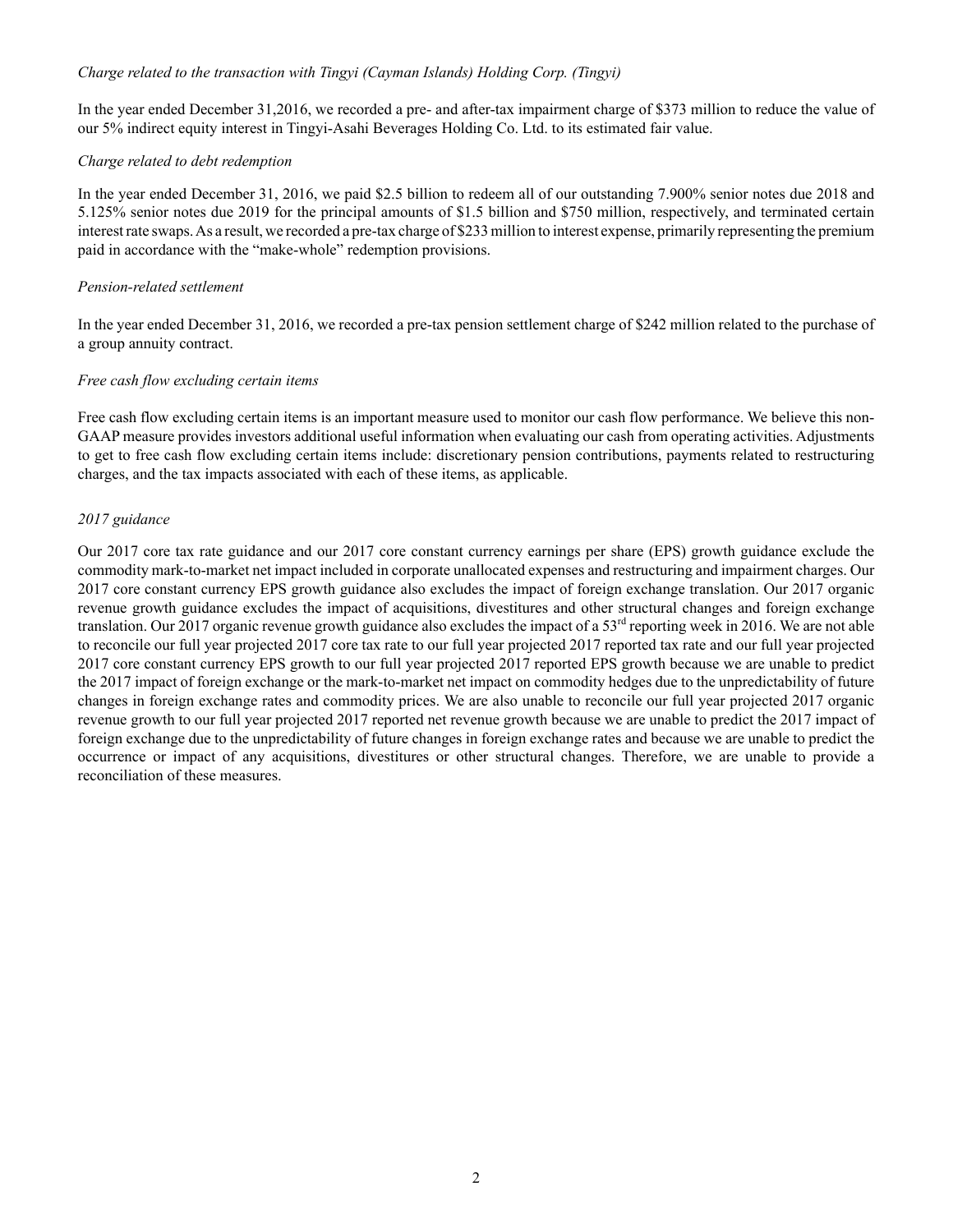| <b>Net Revenue Growth Reconciliation</b> | 12 Weeks Ended  |                 |                |
|------------------------------------------|-----------------|-----------------|----------------|
|                                          | 6/17/2017       | 3/25/2017       | 9/3/2016       |
| Reported Net Revenue Growth              | $2 \frac{9}{6}$ | $2 \frac{9}{6}$ | $(2) \%$       |
| Impact of Foreign Exchange Translation   |                 |                 |                |
| Impact of Acquisitions and Divestitures  |                 |                 |                |
| Organic Revenue Growth                   | $3 \frac{9}{6}$ | $2 \frac{9}{6}$ | $4\frac{0}{0}$ |

| Developed and Developing and Emerging Markets Net Revenue Growth Reconciliations |                             | 12 Weeks Ended 6/17/2017 |                                       |  |  |
|----------------------------------------------------------------------------------|-----------------------------|--------------------------|---------------------------------------|--|--|
|                                                                                  | Developed<br><b>Markets</b> |                          | Developing and<br>Emerging<br>Markets |  |  |
| Reported Net Revenue Growth                                                      | $1.5^{\circ}$               | $\frac{0}{0}$            | $3 \frac{9}{6}$                       |  |  |
| Impact of Foreign Exchange Translation                                           |                             |                          | 2.5                                   |  |  |
| Impact of Acquisitions and Divestitures                                          | (1)                         |                          |                                       |  |  |
| Organic Revenue Growth                                                           |                             | $2 \frac{9}{6}$          | 6 %                                   |  |  |

| <b>Operating Profit Growth Reconciliation</b>  | 12 Weeks<br>Ended |                 |  |
|------------------------------------------------|-------------------|-----------------|--|
|                                                | 6/17/2017         |                 |  |
| Reported Operating Profit Growth               |                   | $1 \frac{9}{6}$ |  |
| Commodity Mark-to-Market Net Impact            | 4                 |                 |  |
| Restructuring and Impairment Charges           | (1)               |                 |  |
| Core Operating Profit Growth                   |                   |                 |  |
| Impact of Foreign Exchange Translation         |                   |                 |  |
| Core Constant Currency Operating Profit Growth |                   | $7\frac{9}{6}$  |  |

| <b>Diluted EPS Growth Reconciliation</b>  | 12 Weeks Ended |   |           |        |                |               |
|-------------------------------------------|----------------|---|-----------|--------|----------------|---------------|
|                                           | 6/17/2017      |   | 6/11/2016 | Growth |                |               |
| Reported Diluted EPS                      | 1.46           | S | 1.38      |        | $6\frac{9}{6}$ |               |
| Commodity Mark-to-Market Net Impact       | 0.01           |   | (0.04)    |        |                |               |
| Restructuring and Impairment Charges      | 0.02           |   | 0.02      |        |                |               |
| Core Diluted EPS                          | 1.50           |   | 1.35      |        | 10             |               |
| Impact of Foreign Exchange Translation    |                |   |           |        |                |               |
| Core Constant Currency Diluted EPS Growth |                |   |           |        | 3              | $\frac{0}{0}$ |

*Note – Certain amounts above may not sum due to rounding.*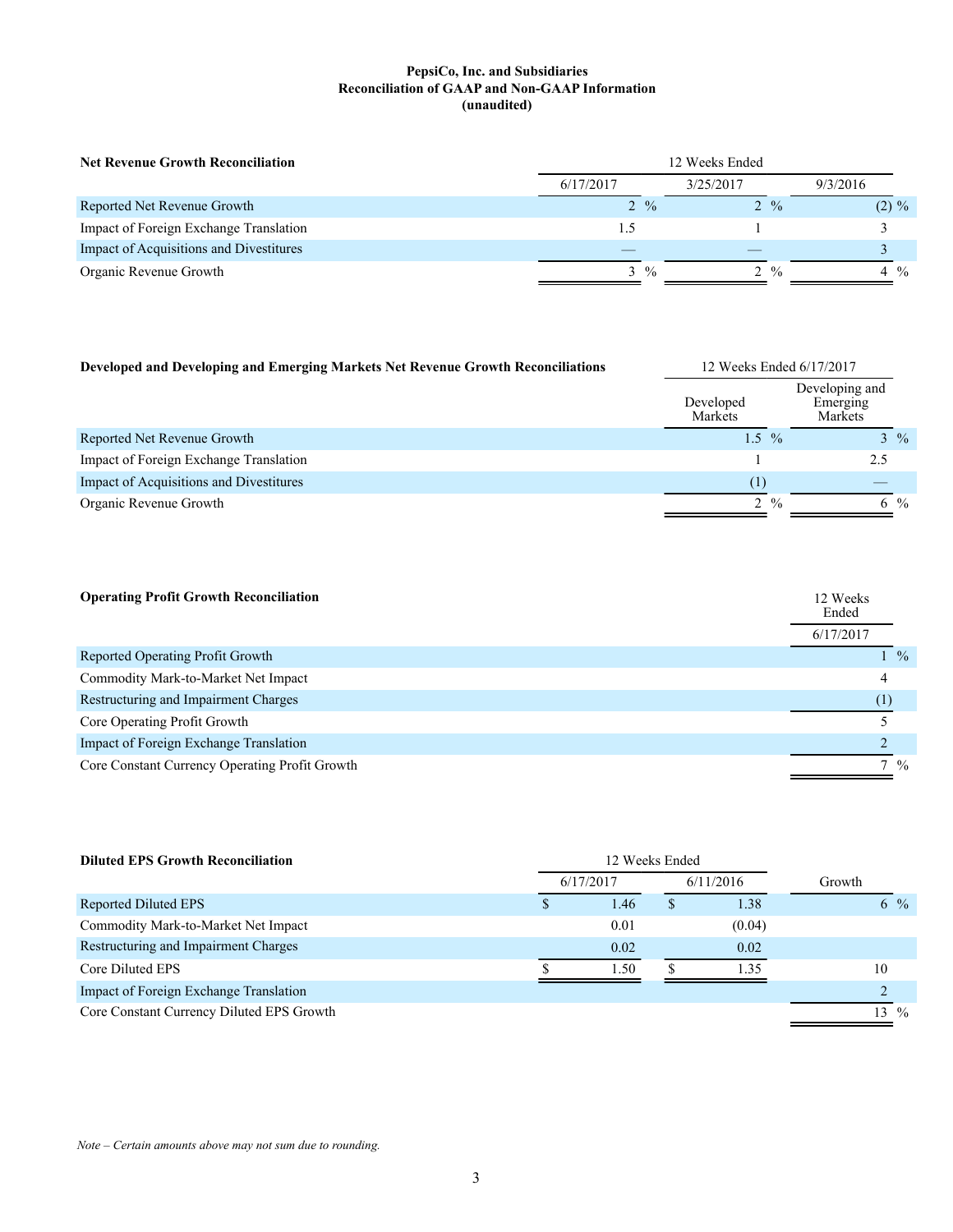| <b>North America Net Revenue Growth Reconciliation</b> | 12 Weeks<br>Ended |                 |
|--------------------------------------------------------|-------------------|-----------------|
|                                                        | 6/17/2017         |                 |
| Reported Net Revenue Growth                            |                   | $2 \frac{9}{6}$ |
| Impact of Foreign Exchange Translation                 |                   |                 |
| Impact of Acquisitions and Divestitures                |                   |                 |
| Organic Revenue Growth                                 |                   | $2 \frac{9}{6}$ |

| <b>North America Operating Profit Growth Reconciliation</b> | 12 Weeks<br>Ended |                |
|-------------------------------------------------------------|-------------------|----------------|
|                                                             | 6/17/2017         |                |
| Reported Operating Profit Growth                            |                   | $4\frac{0}{0}$ |
| Restructuring and Impairment Charges                        |                   |                |
| Core Operating Profit Growth                                |                   |                |
| Impact of Foreign Exchange Translation                      |                   |                |
| Core Constant Currency Operating Profit Growth              |                   | $4\frac{9}{6}$ |

| <b>Frito-Lay North America Net Revenue Growth Reconciliation</b> | 12 Weeks Ended |                 |           |                 |
|------------------------------------------------------------------|----------------|-----------------|-----------|-----------------|
|                                                                  | 6/17/2017      |                 | 3/25/2017 |                 |
| Reported Net Revenue Growth                                      |                | $3 \frac{9}{6}$ |           | 2 %             |
| Impact of Foreign Exchange Translation                           |                |                 |           |                 |
| Organic Revenue Growth                                           | $3.5^{\circ}$  | $\frac{0}{6}$   |           | $2 \frac{9}{6}$ |

| <b>North America Beverages (NAB) Net Revenue Growth Reconciliation</b> | 12 Weeks Ended  |                |
|------------------------------------------------------------------------|-----------------|----------------|
|                                                                        | 6/17/2017       | 9/3/2016       |
| Reported Net Revenue Growth                                            | $2 \frac{9}{6}$ | $3\frac{9}{6}$ |
| Impact of Foreign Exchange Translation                                 |                 |                |
| Impact of Acquisitions and Divestitures                                | (1)             |                |
| Organic Revenue Growth                                                 | $\frac{0}{0}$   | $3\frac{9}{6}$ |

*Note – Certain amounts above may not sum due to rounding.*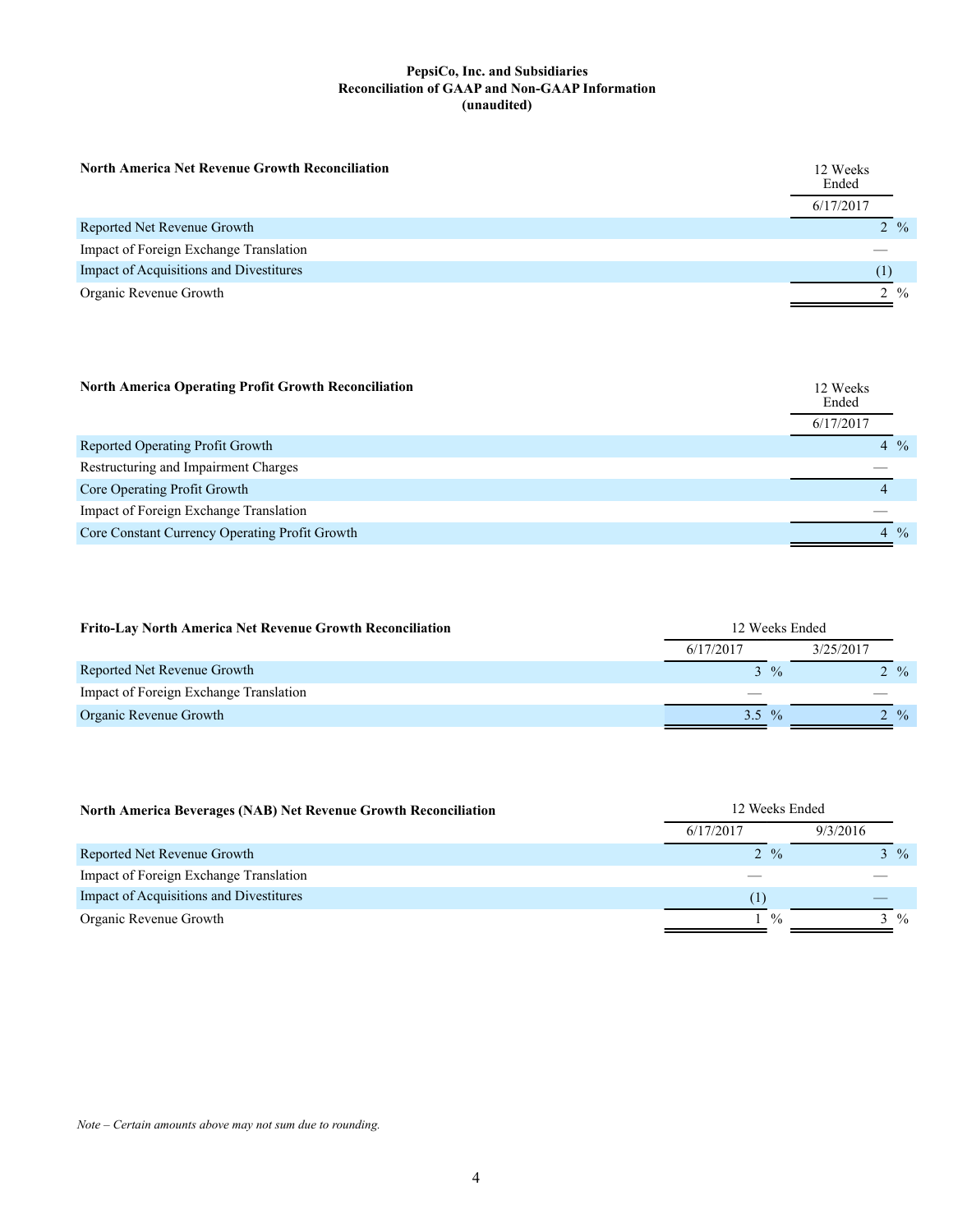| <b>NAB Operating Profit Growth Reconciliation</b> | 12 Weeks<br>Ended |                 |
|---------------------------------------------------|-------------------|-----------------|
|                                                   | 6/17/2017         |                 |
| Reported Operating Profit Growth                  |                   | $2 \frac{9}{6}$ |
| Restructuring and Impairment Charges              |                   |                 |
| Core Operating Profit Growth                      |                   | $\frac{0}{0}$   |
|                                                   |                   |                 |

| <b>Net Revenue Year-over-Year Growth Reconciliations</b> |                                   | 12 Weeks Ended 6/17/2017                        |                              |         |
|----------------------------------------------------------|-----------------------------------|-------------------------------------------------|------------------------------|---------|
|                                                          | Reported Net<br>Revenue<br>Growth | Impact of<br>Foreign<br>Exchange<br>Translation | Organic<br>Revenue<br>Growth |         |
| Mexico                                                   | $MSD$ %                           | $HSD$ %                                         |                              | DD $%$  |
| China                                                    |                                   |                                                 |                              |         |
| <b>Beverages</b>                                         | DD $%$                            | $MSD$ %                                         |                              | DD $%$  |
| Snacks                                                   | $(LSD)$ %                         | $MSD$ %                                         |                              | $MSD$ % |
| Pakistan                                                 | DD $%$                            |                                                 | $-$ %                        | DD $\%$ |
| Egypt                                                    | (DD) $%$                          | DD $%$                                          |                              | DD $\%$ |
| Europe Sub-Saharan Africa (ESSA) Major Markets           |                                   |                                                 |                              |         |
| Russia                                                   | DD $\%$                           | $(DD)$ %                                        |                              | MSD %   |
| United Kingdom                                           | $(DD)$ %                          | DD $%$                                          |                              | $LSD$ % |
| France                                                   | $LSD$ %                           | $MSD$ %                                         |                              | $MSD$ % |
| Turkey                                                   | $(DD)$ %                          | DD $\%$                                         |                              | DD $%$  |
| Spain                                                    | $(LSD)$ %                         | MSD %                                           |                              | LSD $%$ |

| <b>ESSA Net Revenue Growth Reconciliation</b> | 12 Weeks Ended |               |                |     |
|-----------------------------------------------|----------------|---------------|----------------|-----|
|                                               | 6/17/2017      |               | 3/25/2017      |     |
| Reported Net Revenue Growth                   | 6 %            |               |                | 6 % |
| Impact of Foreign Exchange Translation        |                |               | (2)            |     |
| Organic Revenue Growth                        | 6              | $\frac{0}{0}$ | $4\frac{0}{6}$ |     |

| <b>ESSA Operating Profit Growth Reconciliation</b>        | 12 Weeks<br>Ended<br>6/17/2017 |
|-----------------------------------------------------------|--------------------------------|
| Reported Operating Profit Growth                          | 49 $\frac{9}{6}$               |
| Restructuring and Impairment Charges                      | (3)                            |
| Core Operating Profit Growth                              | 46                             |
| Gain on Britvic Share Sale                                | 28                             |
| Core Operating Profit Growth excluding Britvic Share Sale | 19<br>$\frac{0}{0}$            |

*Note – Certain amounts above may not sum due to rounding.*